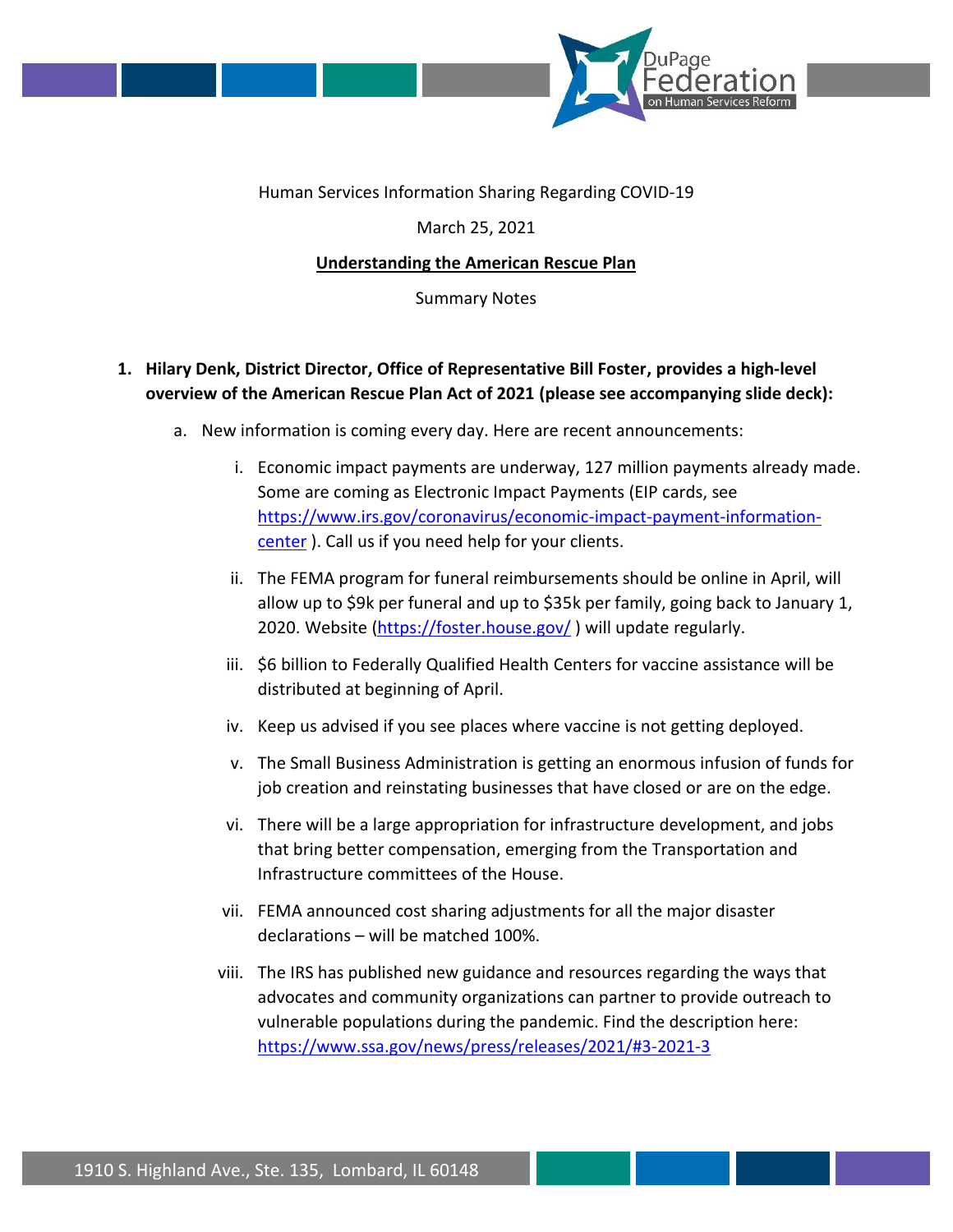

- b. Community Project Funding All the congressional offices are working on community project funding. You may have received outreach from congressional office. This is similar, but different, from the old earmarks process. Limited to nonprofits, government entities, each district may identify 10 projects to submit for consideration, the deadline is extremely tight. Rep. Foster invites your ideas by April 15. This is best for projects you know are ready to go, capital, training, equipment, things you know you can purchase in the next year. Happy to answer questions. Please visit <https://foster.house.gov/community-projects>
- c. Now, to the slide deck and the American Rescue Plan:
	- i. Regarding State and Local Fiscal Aid, the main issue for social service agencies is this: you have the opportunity to partner with municipalities, counties and states. A lot of your local towns will receive funds. Some will need it to replace lost revenue. But, if that revenue shortfall is not there, they have opportunity to partner with social services for other COVID-response services. Reach out to your municipality.
		- 1. Metro areas will get money directly, Aurora, Jolie, Naperville, Chicago. The rest comes through state channels.
		- 2. There will be strict reporting. Make sure you have the capacity to carry through.
	- ii. Schools and colleges funding:
		- 1. A lot will go directly to school districts. Significant amount of money. Primarily for safety. Expand nursing, mental health. Also looking at broadband. Find ways to help the students who missed learning most because of remote environment. Also \$800 million for wraparound services to homeless students. \$2.75B going to private schools – who might need to partner with community organizations for services. \$10B for screening and testing.
		- 2. Includes rapid saliva testing for schools advocated by Rep. Foster.
		- 3. Higher education funds helpful for retraining, to get back into workforce, and students crushed by student debt.
	- iii. Housing and homelessness provisions Mary will cover this. Please keep our office advised on how these are spent and let us know if there are barriers.
	- iv. Fortunately, Rep. Underwood had a significant part of her Healthcare Affordability Act incorporated into the American Rescue Plan.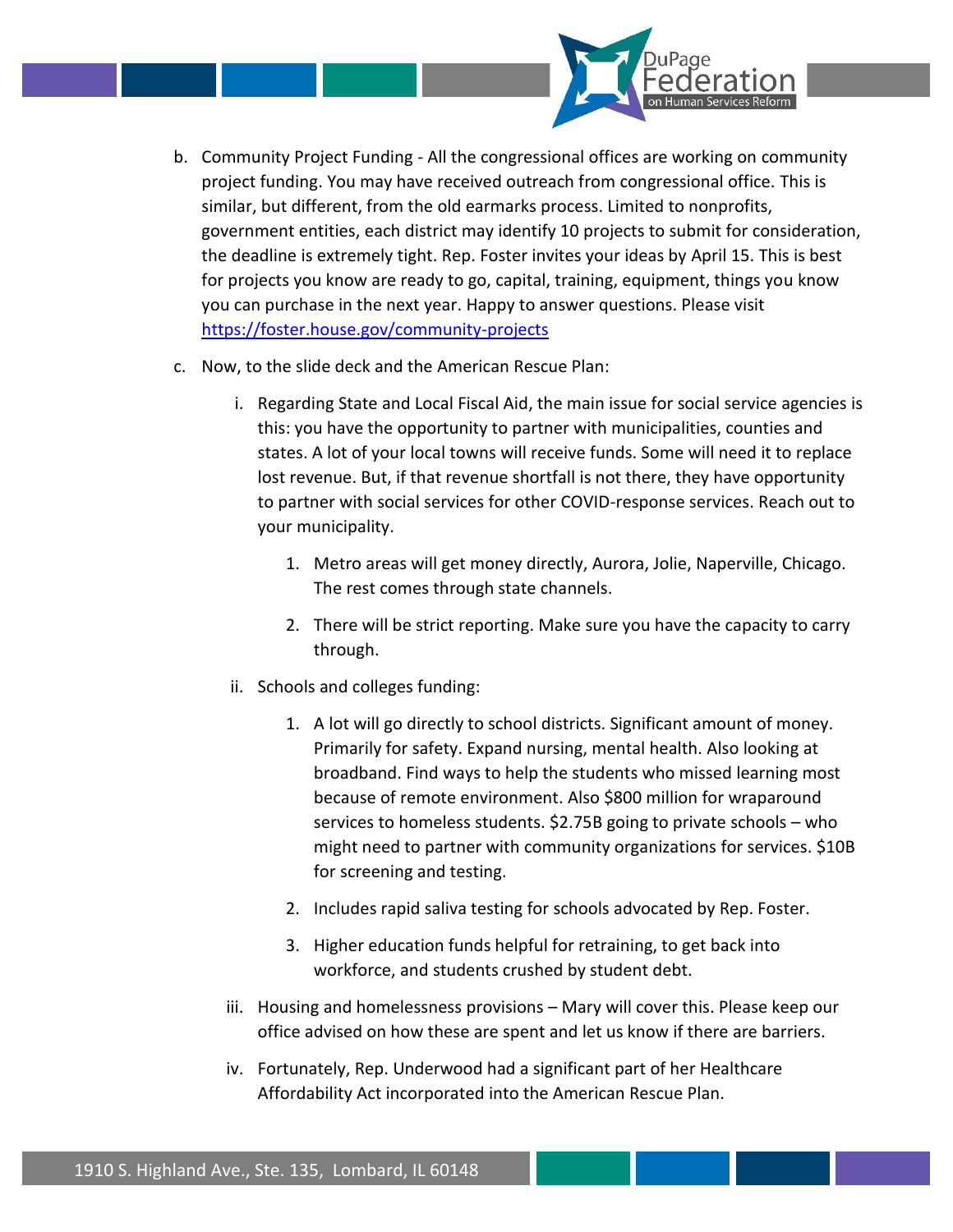

- 1. Special open enrollment for Affordable Care Act has been extended now to August 15.
- 2. We are pleased that this act will allow Illinois residents more tax credits, 130k additional residents will be eligible for tax credits, and 19k in will be able to get health care at no cost. We encourage people to sign up.
- 3. Medicaid expansion is good for the whole country.
- v. Human services opportunities. Most of these are existing programs receiving additional funding, and you are already familiar with the programs. If any experience issues with policy language or funds deployment, please let us know. With any kind of large new legislation like this, sometimes unintended policy consequences come so fixes are needed – so keep us advised.
	- 1. The best way to get that information is anecdotal stories. Good data is good too. Those individual stories are extremely helpful for us to hear.
	- 2. If you are looking for support for grant applications, please reach out to your congressional office or offices, and we are happy to sign on to letters that will support your good work.
- vi. Direct payments and tax credits. See the Question and Answers from the google document, below. Please share your questions with us. This is really helpful as your questions go from us to the agencies, Social Security Administration, Health & Human Services, Internal Revenue Service - they get these questions, and it helps them development FAQs. That already happened with your questions to the Google document – HUD has updated their fact sheet already as a result of your question?
	- 1. More than 5 million children will be lifted out of poverty due to these payments and credits, according to Columbia university.
	- 2. There is a strong goal to make these permanent. We need to hear from you about how it is working. And we need your advocacy to make it permanent. We want this to be bipartisan. We want everybody to have the opportunity for a full and healthy life, and so many families do not have that opportunity today because of poverty.
	- 3. The Child tax credit is pretty dramatic -- and the child and dependent care tax credit is a very big expansion, and the earned income tax credit is significant, too.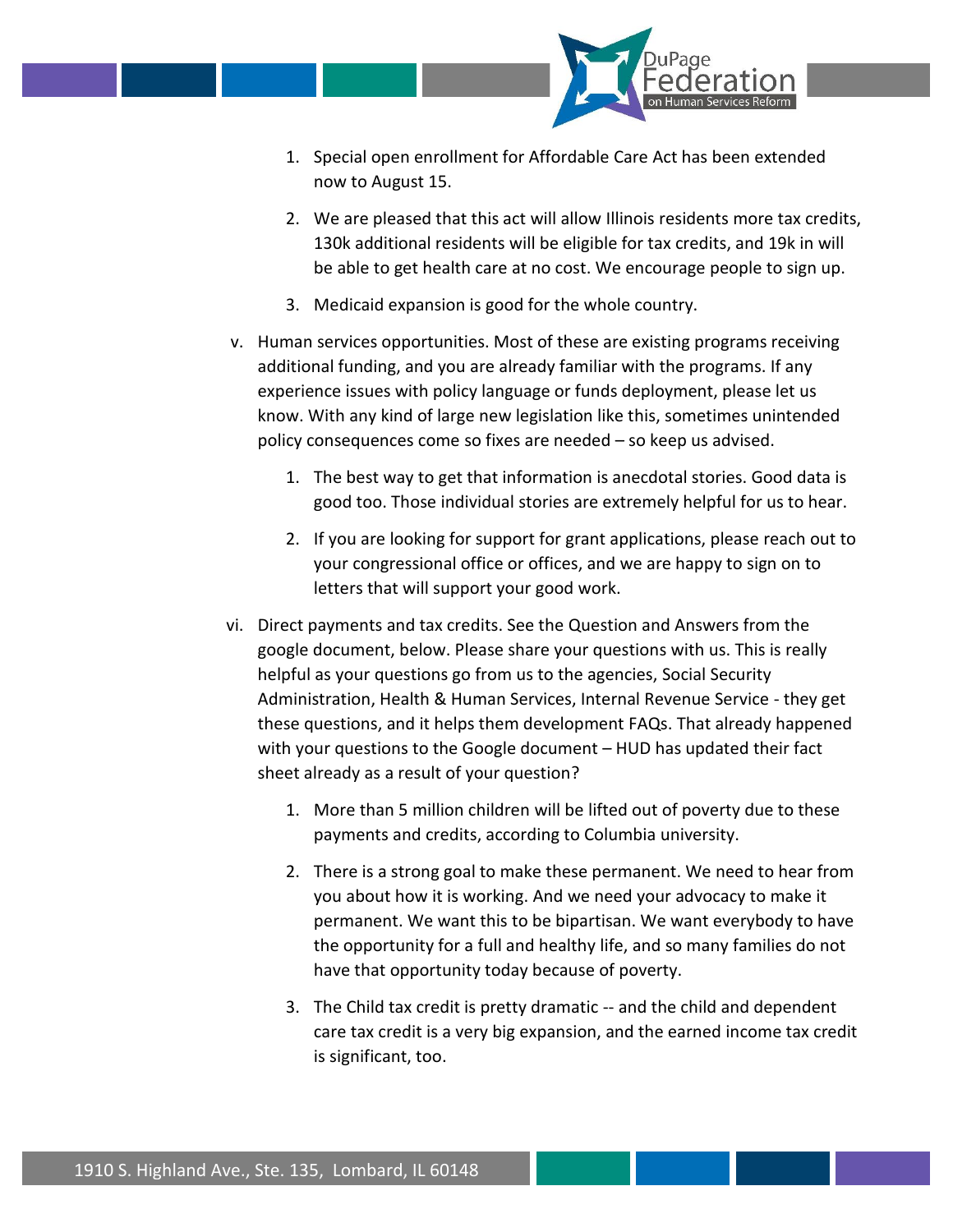

- 4. This requires that people file tax returns. This is our concern. We want to partner with you in any way to get the word out. Let us know what you need, if you do this work, so that every family can take advantage of these.
- 5. CDCTC will be received throughout the year, but these others will only be received with filings of tax returns.
- 6. IRS is expanding their trainings locally (see attachment to these notes). We can partner with you to make sure you have someone from IRS present for training your agency or community.
- 7. Tax credit expansions are for tax year 2021. The goal is to make some of these permanent.
- vii. Questions and answers submitted in advance (thank you to Hilary Denk for getting answers):

Will HUD consider the new monthly childcare payments as income when calculating client rent portions? It is my understanding that stimulus checks are not part of their rent calculations.

From HUD: Stimulus checks are not included in rent calculations. We are updating our FAQs so that this is clear.

With changes to the taxing of unemployment benefits and the ACA calculations, how is the IRS handling returns that have already been submitted under the old rules? As a Volunteer Income Tax Assistance (VITA) site, we currently have about 80 returns impacted (70 already submitted and the balance being held).

For UI and already filed claims, the IRS is saying: "If you have already filed your 2020 Form 1040 or 1040-SR, you should not file an amended return at this time. The IRS will issue additional guidance as soon as possible."

For those they are holding, they should follow the instructions for Schedule 1, Line 7.

Here's the full text on the web:

[https://www.irs.gov/forms-pubs/new-exclusion-of-up-to-10200-of-unemployment](https://www.irs.gov/forms-pubs/new-exclusion-of-up-to-10200-of-unemployment-compensation)[compensation](https://www.irs.gov/forms-pubs/new-exclusion-of-up-to-10200-of-unemployment-compensation)

How will the funds provided under the new child tax credit be handled for TANF and SNAP benefit calculations? Meaning, can a family receive both TANF and child tax credit funds?

**The payments are an advance on their tax credit, rather than income, so it should not impact eligibility for TANF (which is generally based on an income test) and families who meet the**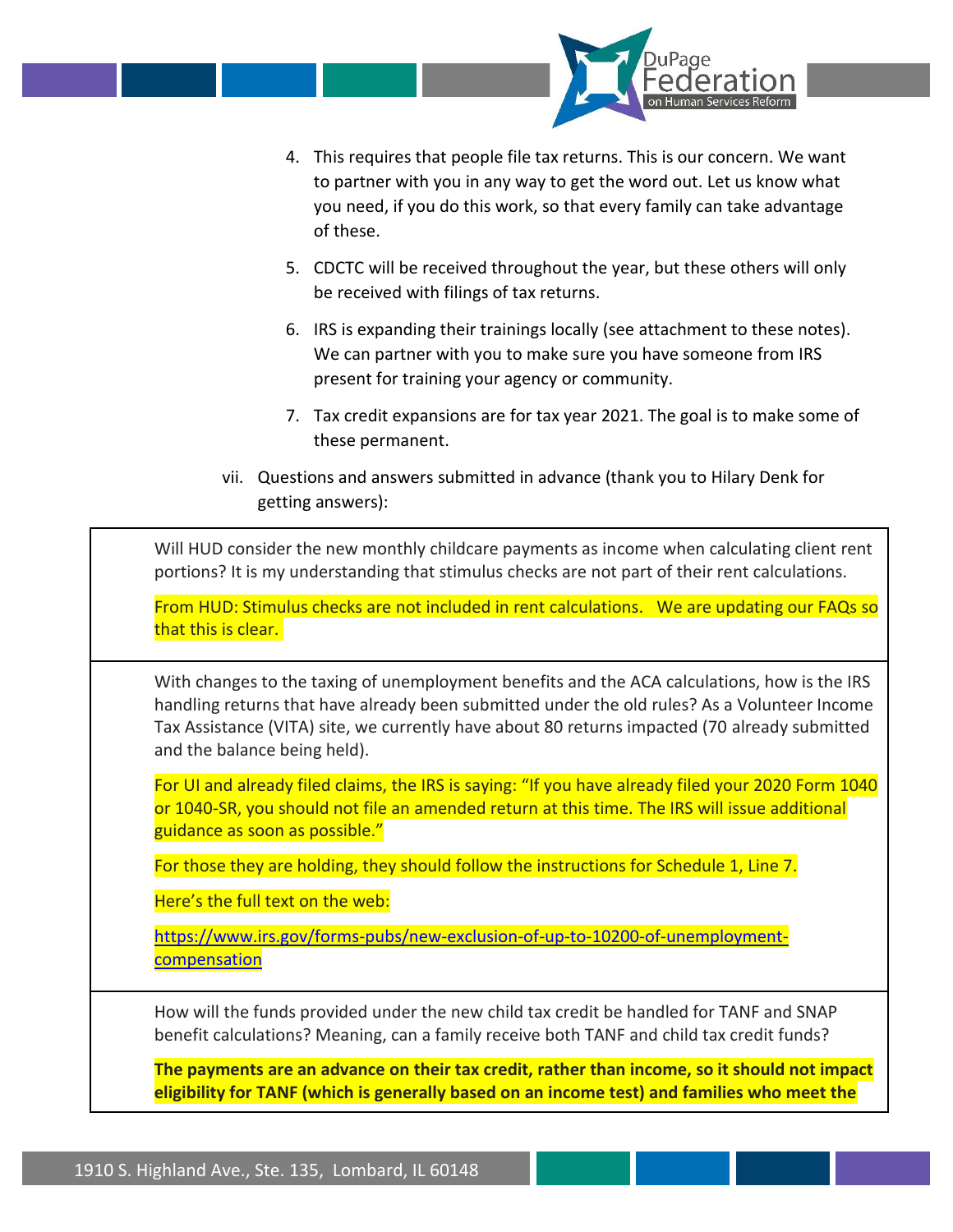

**requirements for TANF under existing law should not see a change due to this change In other words, a tax refund does not county toward a means-tested program.**

**The TANF benefits provided in the ARP were what is called "non-recurrent short-term benefits," which means they don't/can't count as income for other means-tested programs. The CTC (and other tax credits), by law do not count as income, either. So yes, you could get both pandemic TANF and the CTC, and you could also get regular TANF benefits along with both of those sources of assistance.**

Additional information that may be helpful:<https://www.law.cornell.edu/uscode/text/26/6409>

26 U.S. Code § 6409. Refunds disregarded in the administration of Federal programs and federally assisted programs

Notwithstanding any other provision of law, any refund (or advance payment with respect to a refundable credit) made to any individual under this title shall not be taken into account as income, and shall not be taken into account as resources for a period of 12 months from receipt, for purposes of determining the eligibility of such individual (or any other individual) for benefits or assistance (or the amount or extent of benefits or assistance) under any Federal program or under any State or local program financed in whole or in part with Federal funds.

(Added Pub. L. 111[–312, title VII, § 728\(a\)](https://www.law.cornell.edu/rio/citation/Pub._L._111-312), Dec. 17, 2010, [124 Stat. 3317;](https://www.law.cornell.edu/rio/citation/124_Stat._3317) amended [Pub. L. 112](https://www.law.cornell.edu/rio/citation/Pub._L._112-240)– [240, title I, § 103\(d\)](https://www.law.cornell.edu/rio/citation/Pub._L._112-240), Jan. 2, 2013, [126 Stat. 2320.](https://www.law.cornell.edu/rio/citation/126_Stat._2320))

# **2. Mary Keating, DuPage County Director of Community Services, regarding housing and homeless provisions of ARP in DuPage County.**

a. First a look back to where we have been in 2020, then a look forward to the American Rescue Plan. About a year ago, congregate shelters were closing down. Initially we provided county funding to assist homeless serving agencies. With the CARES Act, funds became available (Coronavirus relief funds, CDBG-CV, CSBG-CV, ESG-CV, Older Americans Act). So, the county began partnering with agencies (such as Metropolitan Family Services, DuPagePads, Catholic Charities, 360 Youth Services) to provide shelter in hotels. DuPage County provided funding through Aurora to Hesed House, to weatherize facilities and expand capacity, and Hesed then partnered with DuPagePads. Last fall, DuPage County allocated \$7 mil in emergency relief funds to DuPage Community Services; the county provided COVID-19 assistance to nonprofit organizations – and partnered with eight agencies to deploy rental assistance and distributed \$2.3 mil (average household award was \$3,500) in a 4-month period. This is very large compared to the "before times," when all the rent assistance combined allocated \$1.4 million over the entire year of 2019.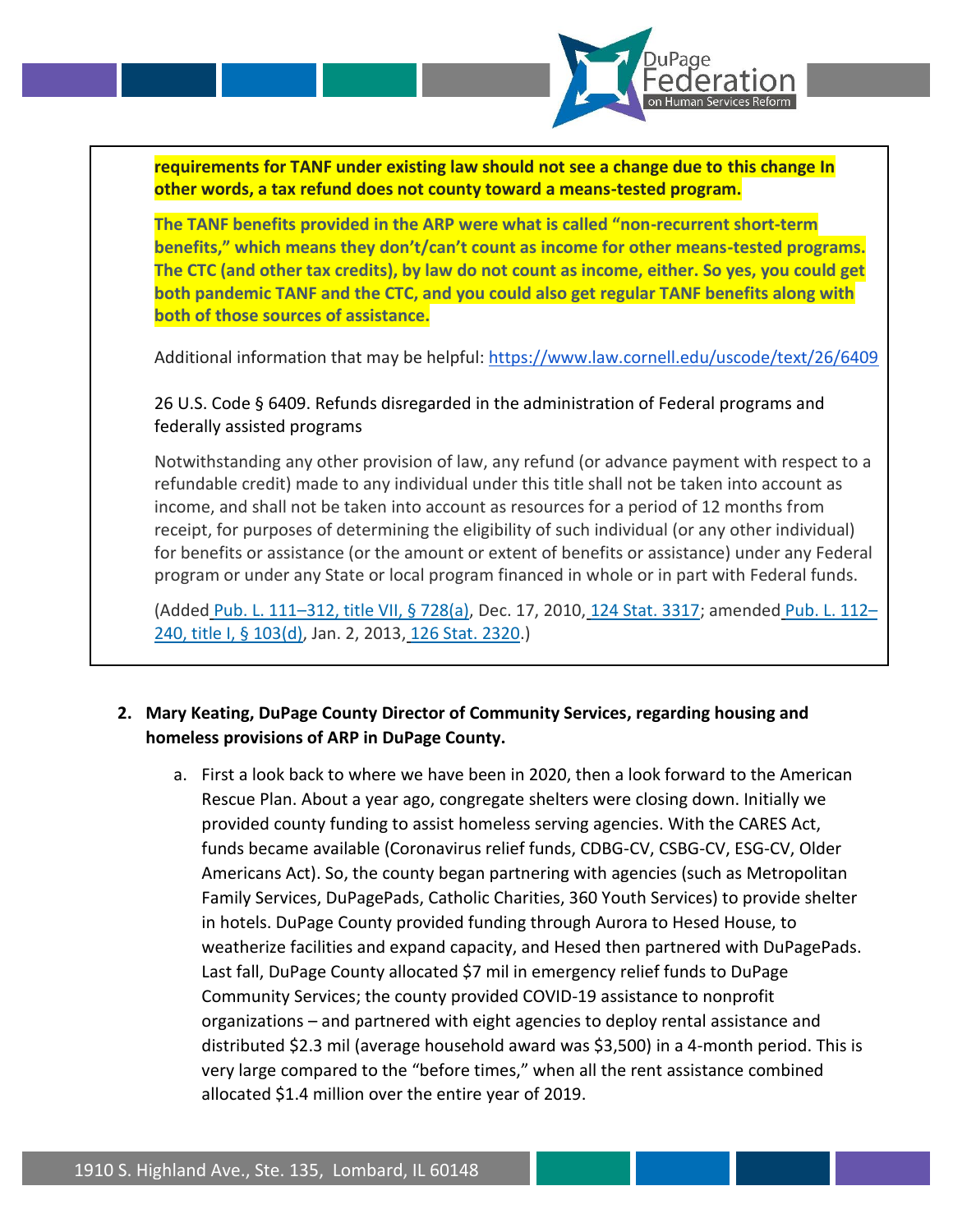

- i. In 2020, we began using CDBG funds to help paying water bills. The December 2020 COVID Relief Bill created a new federal program for water bill assistance; it will be administered through State of Illinois, we are awaiting news from the state on how they will get the funds to the community. It will be similar to LIHEAP, but more complex, as there are more than 40 water providers in DuPage County.
- b. Now to the American Rescue Plan. Here are some things coming directly to the DuPage County and the Department of Community Services
	- i. Emergency rental assistance. This program was created in the December 2020 COVID relief bill, as the first federal package to be used exclusively for emergency rent assistance. Congress allocated \$25B total, with \$27.3M for DuPage. The American Rescue plan adds \$21B to the total, so we are estimating \$23M for DuPage.
	- ii. There is additional funding also for these: water bill assistance, LIHEAP assistance, Older Americans Act, and HOME funding (additional \$5B total nationally, and approximately \$6M for DuPage).
		- 1. There is an expanded opportunity to use HOME funding. DuPage will get about 3.5 times the usual allocation. ARP expands the potential use of HOME funds to allow the development of non-congregate shelter – for instance if an agency wanted to purchase a hotel and use as a shelter space. We are awaiting HUD guidance.
- c. Regarding the new way to manage the Emergency Rental Assistance program. Given the size and scope of the new funding, DuPage knew we had to find a way to manage something at this much larger scale. Illinois Housing Development Authority ran a statewide rental assistance program last fall and distributed \$200M. They offered to manage our program with this new allocation. DuPage, and Kane, and Will, all agreed to enter into partnership with IHDA. The goal is a coordinated program, where we can gain from each other's marketing and outreach. Details not finalized yet. A barrage of new information is expected in the next two to three weeks. Here are the basics:
	- i. Eligibility: At or below 80% of area median income
	- ii. Priority groups: Households below 50% AMI or unemployed over 90 days
	- iii. Coverage provided: Up to 12 months arrearage + 3 months prospective
	- iv. Coverage period: May 2020-July 2021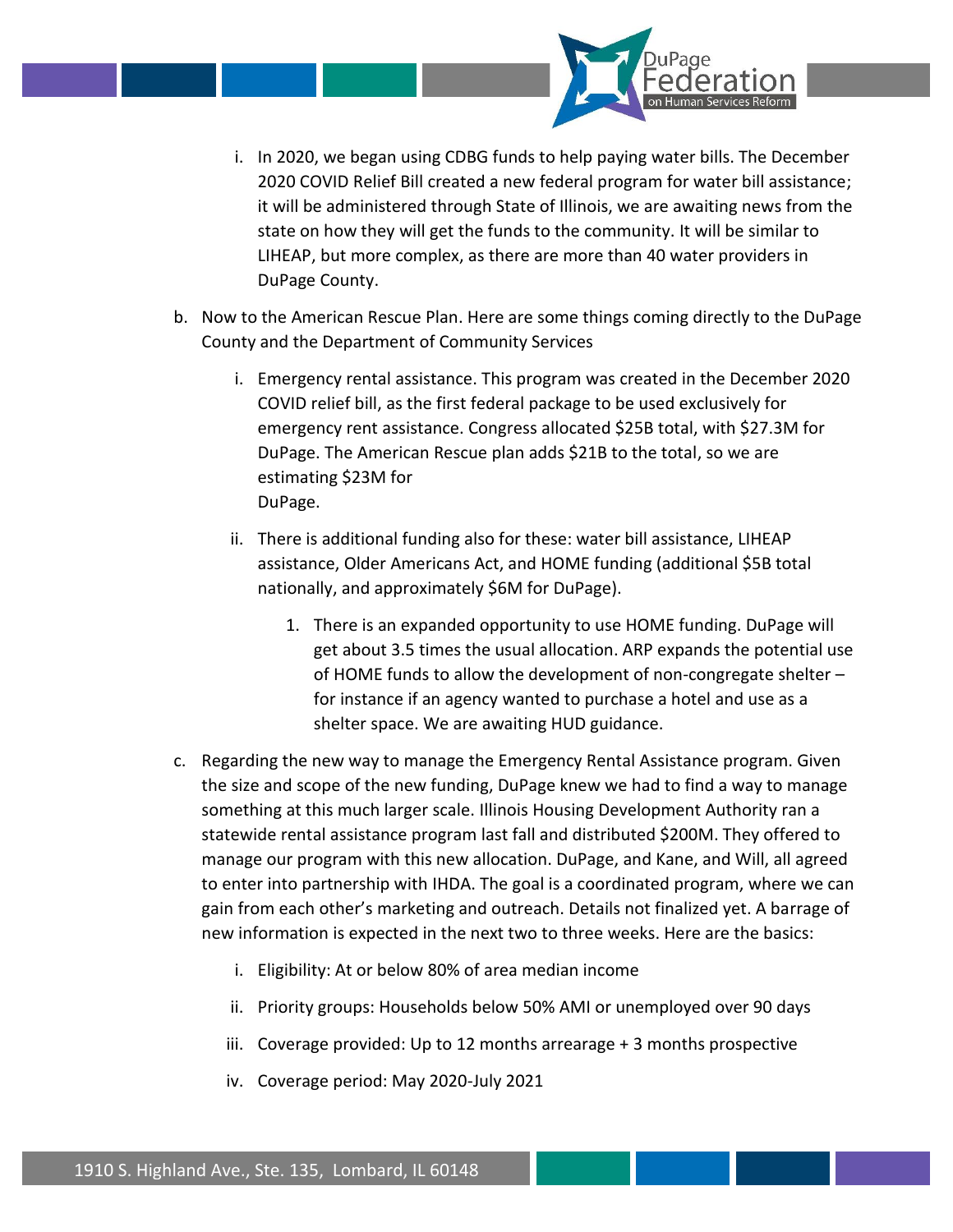

- v. Maximum Grant: \$20,000
- vi. Assistance paid to: Landlords (unless unresponsive there are a number of conditions that must be met to pay tenant directly)
- vii. Current Plan is for Landlord Application Period: April-May 2021 the tenant will need to certify their own information in this process to get the funding
- viii. Current Plan is for Tenant Application Period: May-June 2021
- ix. An important thing to know is this: Tenants should be prepared with email address, photo ID (issued by any government), documentation of income. **No restriction on immigrant status**.
- x. In summary, for rental assistance through DuPage County Community Services, here are key links:
	- 1. 630-407-6500. Information and referral line for DuPage County
	- 2. Go to upagecris.org and Sign up for newsletter to get updates on the rental assistance program.
	- 3. There is preliminary information on the IHDA website: [www.ihda.org](http://www.ihda.org/)

## **3. Q&A**

- a. Will there be training for the nuts and bolts of the portal? Mary: IHDA has committed to providing a webinar to staff of agencies that will be helping and maintain a recording.
- b. With LIHEAP, will cooling be included, along with heating? Mary: We haven't seen anything yet but can raise the question with the state.
- c. With the water assistance program, will that be separate? Mary: It remains to be seen, but it may be more similar to a rental assistance app.
- d. How will the tax credits relate to TANF and SNAP? Hilary: Payments are an advance on tax credit, rather than income, so will not affect TANF eligibility. In other words, a tax refund should not be considered income toward a means-tested program. The goal is to lift people out of poverty and add assistance.
- e. Hilary: Regarding the IRS handling of unemployment benefits and changes to the Affordable Care Act, IRS will develop a plan for those who have already filed. If this doesn't happen, reach out to your congressional office!